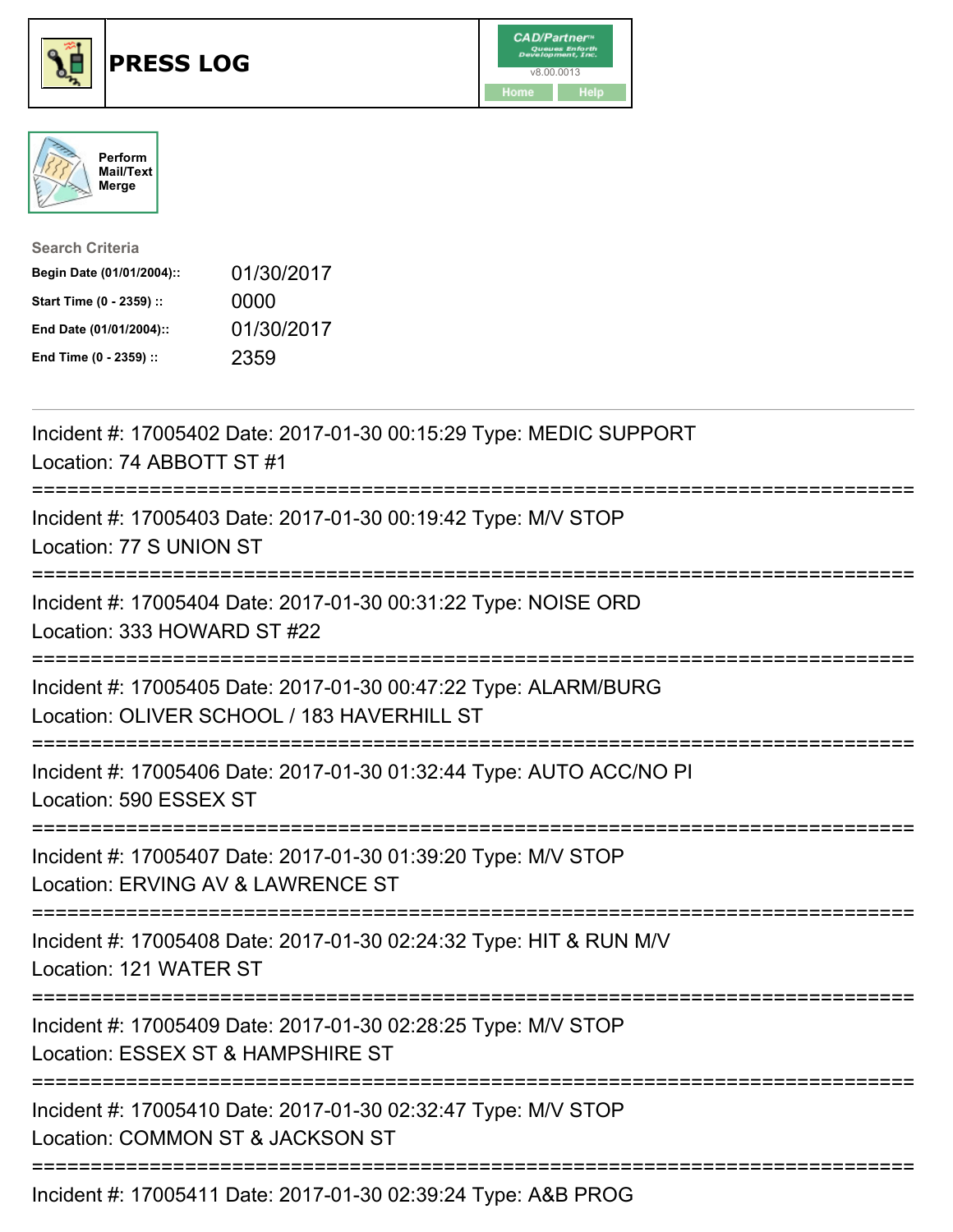| Location: ARREST / 112 PARK ST                                                                                  |
|-----------------------------------------------------------------------------------------------------------------|
| Incident #: 17005412 Date: 2017-01-30 02:59:09 Type: M/V STOP<br>Location: 490 ESSEX ST                         |
| Incident #: 17005413 Date: 2017-01-30 03:10:53 Type: FIGHT<br>Location: 77 S UNION ST #316                      |
| Incident #: 17005414 Date: 2017-01-30 03:29:54 Type: SUS PERS/MV<br>Location: 46 AMESBURY ST                    |
| Incident #: 17005415 Date: 2017-01-30 04:03:01 Type: ALARM/BURG<br>Location: BROTHERS PIZZA / 145 LAWRENCE ST   |
| Incident #: 17005416 Date: 2017-01-30 04:06:26 Type: NOISE ORD<br>Location: 202 BAILEY ST #B                    |
| Incident #: 17005417 Date: 2017-01-30 04:13:50 Type: NOTIFICATION<br>Location: 75 HAVERHILL ST FL 1             |
| Incident #: 17005418 Date: 2017-01-30 04:42:15 Type: M/V STOP<br><b>Location: 85 MANCHESTER ST</b>              |
| Incident #: 17005419 Date: 2017-01-30 04:52:23 Type: M/V STOP<br>Location: 77 S UNION ST                        |
| Incident #: 17005420 Date: 2017-01-30 05:49:34 Type: MAL DAMAGE<br>Location: 19 LEONARD AV                      |
| Incident #: 17005421 Date: 2017-01-30 06:02:27 Type: AUTO ACC/NO PI<br>Location: TOW / MERRIMACK ST & PARKER ST |
| Incident #: 17005422 Date: 2017-01-30 06:14:08 Type: MAL DAMAGE<br>Location: 52 SMITH ST                        |
| Incident #: 17005423 Date: 2017-01-30 06:17:47 Type: ALARM/BURG<br>Location: ESPERANZA ACADEMY / 198 GARDEN ST  |
| Incident #: 17005424 Date: 2017-01-30 06:38:26 Type: M/V STOP<br>Location: AMESBURY ST & HAVERHILL ST           |
| Incident #: 17005425 Date: 2017-01-30 06:39:47 Type: M/V STOP                                                   |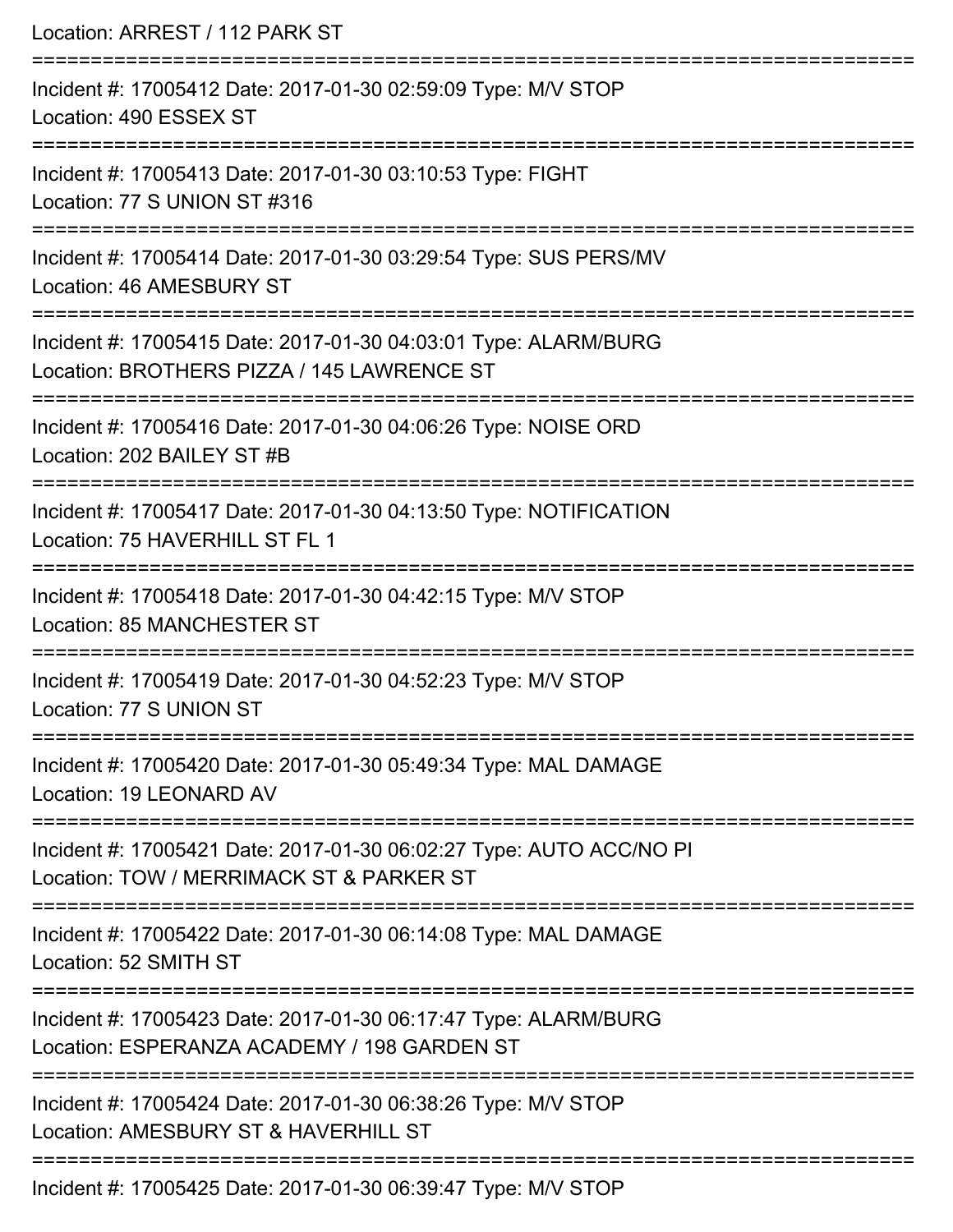| Incident #: 17005426 Date: 2017-01-30 07:12:50 Type: HIT & RUN M/V<br>Location: WARD SIX CLUB / 57 SPRINGFIELD ST        |
|--------------------------------------------------------------------------------------------------------------------------|
| Incident #: 17005427 Date: 2017-01-30 07:17:01 Type: M/V STOP<br>Location: S BROADWAY & SHATTUCK ST                      |
| Incident #: 17005428 Date: 2017-01-30 07:18:53 Type: M/V STOP<br>Location: HAMPSHIRE ST & LOWELL ST                      |
| Incident #: 17005429 Date: 2017-01-30 07:29:08 Type: M/V STOP<br><b>Location: LOWELL ST</b>                              |
| Incident #: 17005430 Date: 2017-01-30 07:40:39 Type: TRANSPORT<br><b>Location: LOWELL JUVENILE</b>                       |
| Incident #: 17005431 Date: 2017-01-30 07:44:49 Type: LARCENY/PAST<br>Location: 121 HIGH ST                               |
| Incident #: 17005432 Date: 2017-01-30 07:54:42 Type: M/V STOP<br>Location: BRADFORD ST & HAMPSHIRE ST                    |
| Incident #: 17005433 Date: 2017-01-30 08:03:27 Type: M/V STOP<br>Location: BRADFORD ST & HAMPSHIRE ST                    |
| Incident #: 17005434 Date: 2017-01-30 08:08:23 Type: ALARM/BURG<br>Location: MAINSTREAM GLOBAL / 91 GLENN ST             |
| Incident #: 17005435 Date: 2017-01-30 08:34:59 Type: UNWANTEDGUEST<br>Location: BURGER KING / 187 BROADWAY               |
| Incident #: 17005436 Date: 2017-01-30 08:39:28 Type: ALARM/BURG<br>Location: DAIRY QUEEN / 190 S UNION ST                |
| Incident #: 17005437 Date: 2017-01-30 08:46:27 Type: STOL/MV/PAS<br>Location: 45 BROADWAY                                |
| Incident #: 17005438 Date: 2017-01-30 08:54:22 Type: SEX OFF. PAST<br>Location: LAWRENCE GENERAL HOSPITAL / 1 GENERAL ST |
| Incident #: 17005439 Date: 2017-01-30 09:04:27 Type: 209A/SERVE                                                          |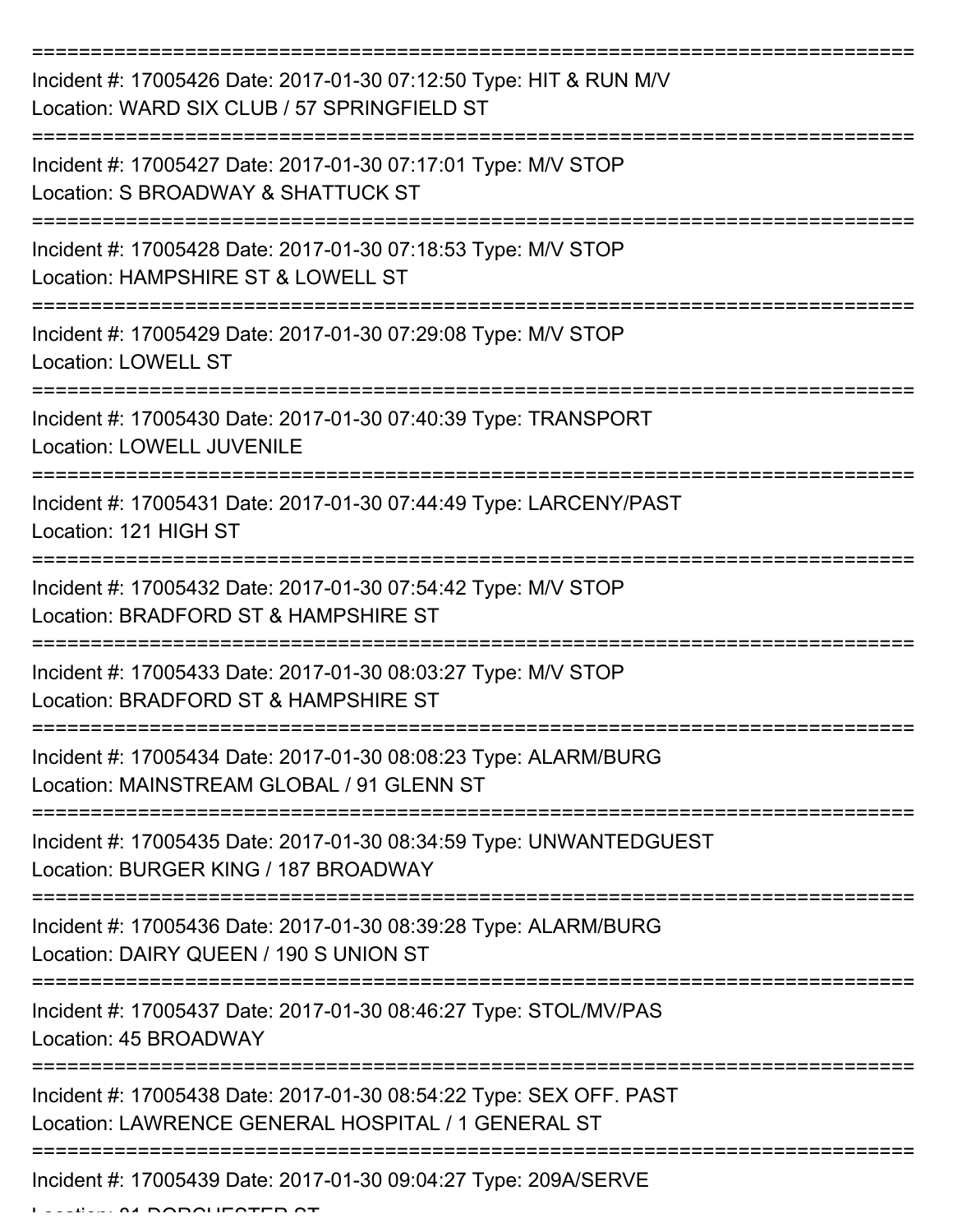| Incident #: 17005441 Date: 2017-01-30 09:06:23 Type: MV/BLOCKING<br>Location: CANAL ST & MILL ST                         |
|--------------------------------------------------------------------------------------------------------------------------|
| Incident #: 17005440 Date: 2017-01-30 09:07:01 Type: 209A/SERVE<br>Location: 116 DORCHESTER ST                           |
| Incident #: 17005442 Date: 2017-01-30 09:08:17 Type: SUS PERS/MV<br>Location: 21 ACTON ST                                |
| Incident #: 17005443 Date: 2017-01-30 09:16:31 Type: 209A/SERVE<br>Location: 11 FALMOUTH ST                              |
| Incident #: 17005444 Date: 2017-01-30 09:39:18 Type: SEX OFF. PAST<br>Location: LAWRENCE GENERAL HOSPITAL / 1 GENERAL ST |
| Incident #: 17005446 Date: 2017-01-30 09:46:55 Type: TEST QED<br>Location: BENNINGTON ST & FERN ST                       |
| Incident #: 17005445 Date: 2017-01-30 09:47:43 Type: AUTO ACC/NO PI<br>Location: SUMMER ST & UNION ST                    |
| Incident #: 17005447 Date: 2017-01-30 09:57:08 Type: M/V STOP<br>Location: SOUTH ST                                      |
| Incident #: 17005448 Date: 2017-01-30 09:57:58 Type: ANIMAL COMPL<br>Location: FERRY ST & KATHERINE ST                   |
| Incident #: 17005449 Date: 2017-01-30 10:00:17 Type: M/V STOP<br>Location: GRAFTON ST & WINTHROP AV                      |
| Incident #: 17005450 Date: 2017-01-30 10:02:50 Type: DOMESTIC/PROG<br>Location: 19 BROOK ST FL 1                         |
| Incident #: 17005451 Date: 2017-01-30 10:04:15 Type: M/V STOP<br>Location: SOUTH ST & WEDGEWOOD RD                       |
| Incident #: 17005453 Date: 2017-01-30 10:04:55 Type: SEX OFF. PAST<br>Location: LAWRENCE GENERAL HOSPITAL / 1 GENERAL ST |
| Incident #: 17005452 Date: 2017-01-30 10:05:44 Type: M/V STOP<br>Location: C LINIIONI CT & MINITHDOD AV                  |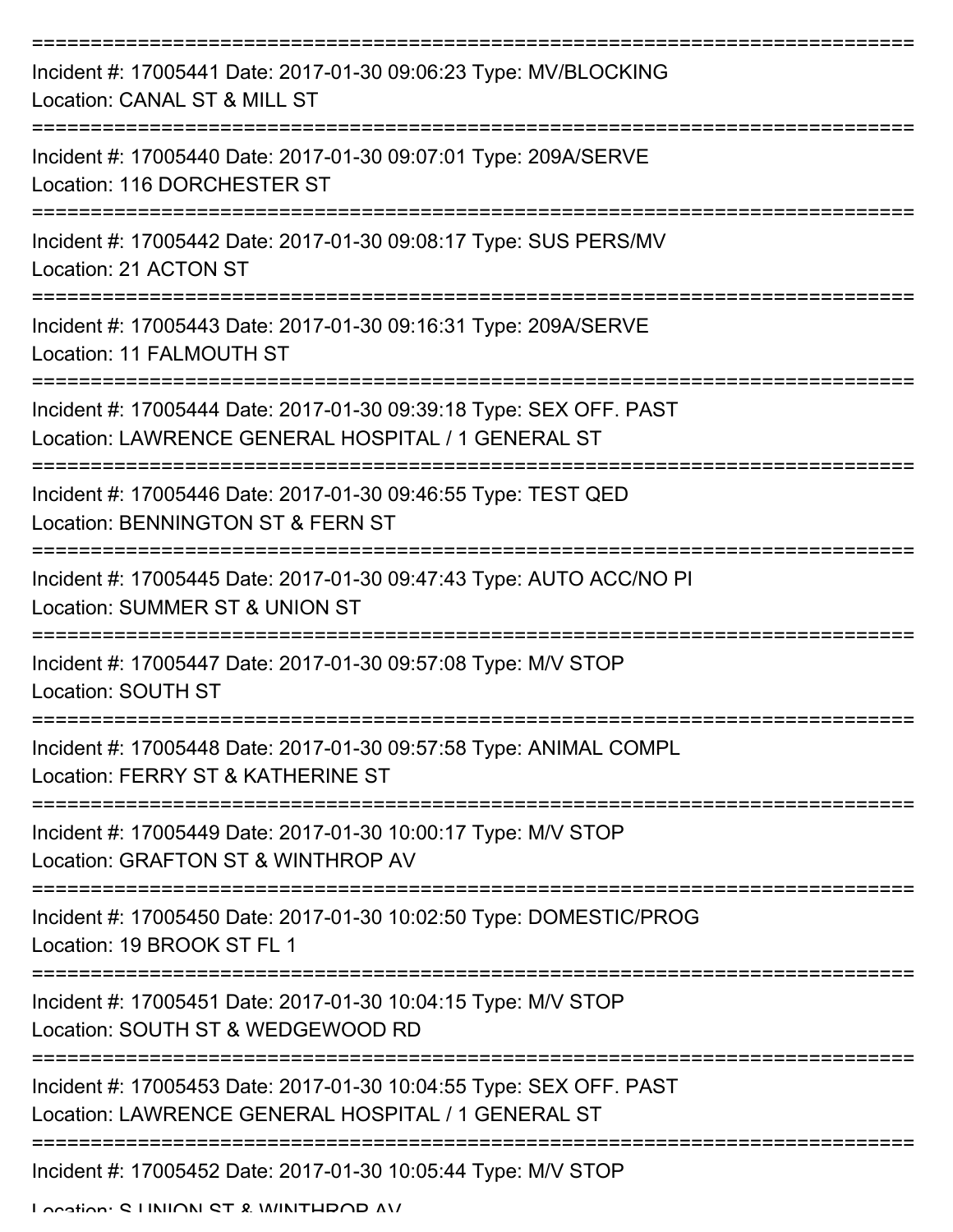| Incident #: 17005454 Date: 2017-01-30 10:07:26 Type: 209A/SERVE<br>Location: 90 LOWELL ST                |
|----------------------------------------------------------------------------------------------------------|
| Incident #: 17005455 Date: 2017-01-30 10:12:41 Type: M/V STOP<br>Location: SOUTH ST & WEDGEWOOD RD       |
| Incident #: 17005456 Date: 2017-01-30 10:14:46 Type: LARCENY/PAST<br><b>Location: 4 WARREN ST</b>        |
| Incident #: 17005458 Date: 2017-01-30 10:16:35 Type: SUS PERS/MV<br>Location: 72 HANCOCK ST              |
| Incident #: 17005460 Date: 2017-01-30 10:16:43 Type: LARCENY/MV/PAST<br>Location: 50 TOWER HILL ST       |
| Incident #: 17005457 Date: 2017-01-30 10:17:21 Type: M/V STOP<br>Location: SOUTH ST & WEDGEWOOD RD       |
| Incident #: 17005459 Date: 2017-01-30 10:22:03 Type: M/V STOP<br>Location: SOUTH ST & WEDGEWOOD RD       |
| Incident #: 17005461 Date: 2017-01-30 10:25:21 Type: HIT & RUN M/V<br>Location: 453 S BROADWAY           |
| Incident #: 17005462 Date: 2017-01-30 10:28:08 Type: INVEST CONT<br>Location: 70 N PARISH RD             |
| Incident #: 17005463 Date: 2017-01-30 10:32:02 Type: INVESTIGATION<br>Location: WENDY'S / 99 WINTHROP AV |
| Incident #: 17005464 Date: 2017-01-30 10:32:30 Type: WARRANT SERVE<br>Location: 1 GENERAL ST             |
| Incident #: 17005465 Date: 2017-01-30 10:33:56 Type: M/V STOP<br>Location: SOUTH ST & WEDGEWOOD RD       |
| Incident #: 17005466 Date: 2017-01-30 10:34:15 Type: INVESTIGATION<br>Location: 90 LOWELL ST             |
| Incident #: 17005467 Date: 2017-01-30 10:35:49 Type: M/V STOP<br>Location: MERRIMACK ST & S UNION ST     |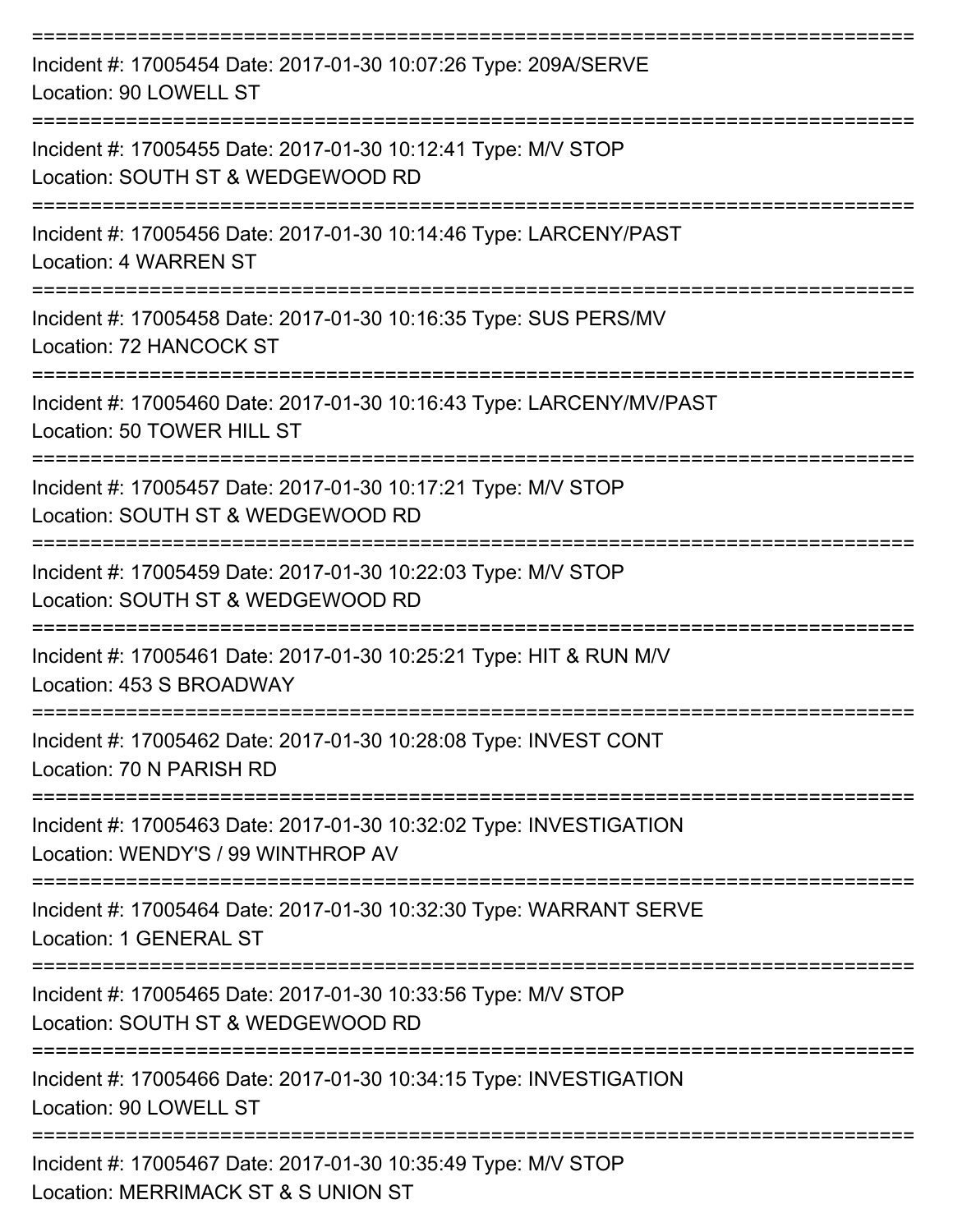| Incident #: 17005468 Date: 2017-01-30 10:35:59 Type: UNWANTEDGUEST<br>Location: BURGER KING / 187 BROADWAY                     |
|--------------------------------------------------------------------------------------------------------------------------------|
| Incident #: 17005469 Date: 2017-01-30 10:37:26 Type: COURT DOC SERVE<br>Location: 82 BENNINGTON ST #3L                         |
| Incident #: 17005470 Date: 2017-01-30 10:40:41 Type: M/V STOP<br>Location: MERRIMACK ST & S UNION ST<br>====================== |
| Incident #: 17005471 Date: 2017-01-30 10:41:54 Type: STOL/MV/PAS<br>Location: S BROADWAY & WEARE ST                            |
| Incident #: 17005472 Date: 2017-01-30 10:45:18 Type: M/V STOP<br>Location: SOUTH ST & WEDGEWOOD RD<br>=============            |
| Incident #: 17005473 Date: 2017-01-30 10:47:37 Type: INVEST CONT<br>Location: 520 BROADWAY                                     |
| Incident #: 17005474 Date: 2017-01-30 10:54:01 Type: COURT DOC SERVE<br>Location: 89 NESMITH ST                                |
| Incident #: 17005475 Date: 2017-01-30 10:54:23 Type: M/V STOP<br>Location: SOUTH & LENOX                                       |
| Incident #: 17005476 Date: 2017-01-30 10:55:27 Type: M/V STOP<br>Location: MERRIMACK ST & S UNION ST                           |
| Incident #: 17005478 Date: 2017-01-30 11:00:55 Type: LARCENY/PAST<br>Location: 800 ESSEX ST                                    |
| Incident #: 17005477 Date: 2017-01-30 11:01:13 Type: TOW OF M/V<br>Location: 10 GROVE ST                                       |
| Incident #: 17005479 Date: 2017-01-30 11:06:47 Type: M/V STOP<br>Location: MERRIMACK ST & S UNION ST                           |
| Incident #: 17005480 Date: 2017-01-30 11:10:38 Type: TOW OF M/V<br>Location: BOXFORD ST & PHILLIPS ST                          |
| Incident #: 17005481 Date: 2017-01-30 11:12:38 Type: COURT DOC SERVE<br>Location: 517 HAVERHILL ST                             |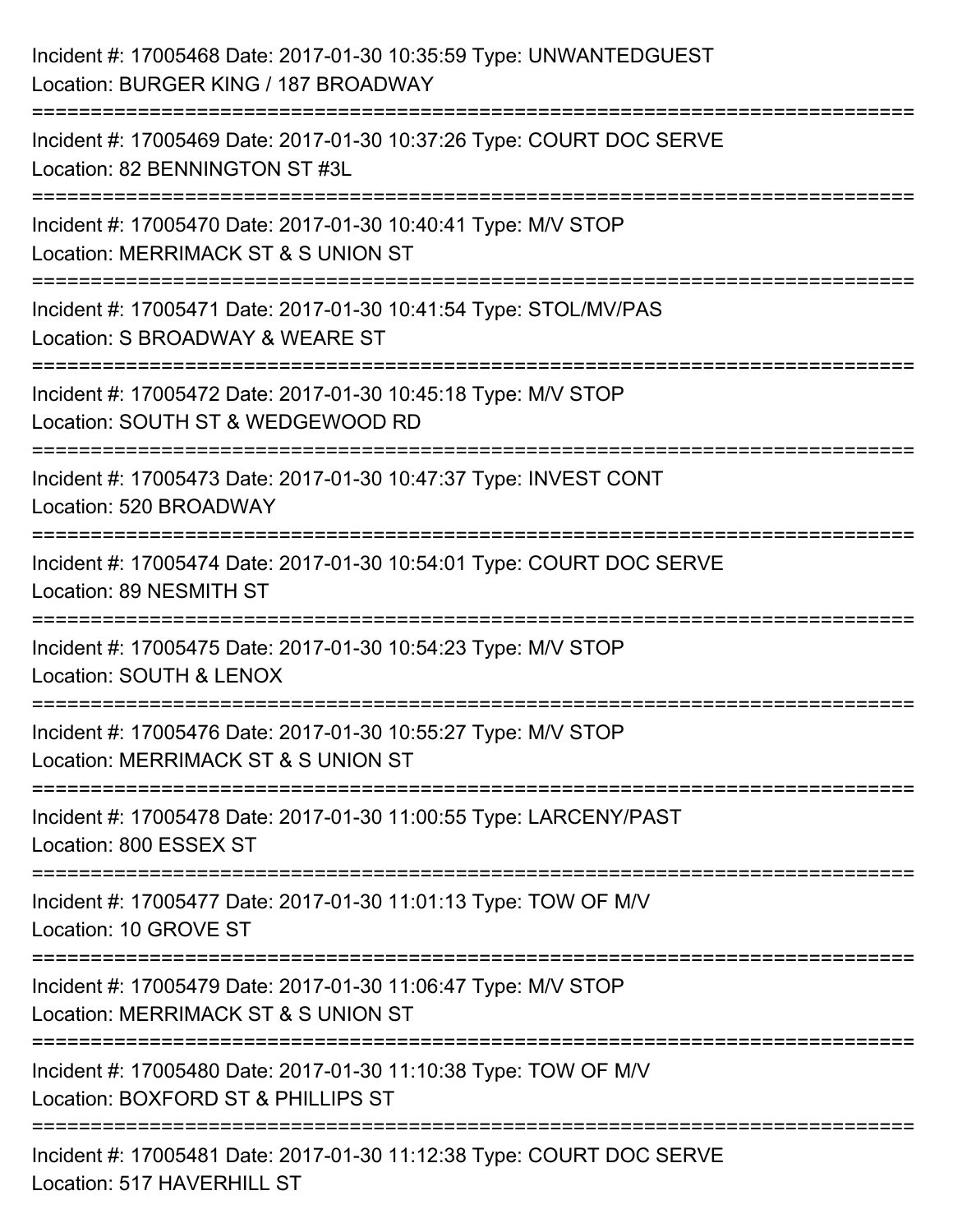| Incident #: 17005482 Date: 2017-01-30 11:19:32 Type: HIT & RUN M/V<br>Location: 125 GLENN ST                                  |
|-------------------------------------------------------------------------------------------------------------------------------|
| ==================<br>Incident #: 17005483 Date: 2017-01-30 11:21:33 Type: COURT DOC SERVE<br>Location: 109 WALNUT            |
| Incident #: 17005484 Date: 2017-01-30 11:24:04 Type: M/V STOP<br>Location: SALEM & SALEM S UNION<br>:======================== |
| Incident #: 17005485 Date: 2017-01-30 11:34:07 Type: M/V STOP<br>Location: ESSEX ST & FRANKLIN ST                             |
| Incident #: 17005486 Date: 2017-01-30 11:41:23 Type: INVESTIGATION<br>Location: 53 BENNINGTON ST                              |
| Incident #: 17005487 Date: 2017-01-30 11:53:56 Type: WARRANT SERVE<br>Location: 216 BROADWAY #RIGHT FL 3RD                    |
| Incident #: 17005489 Date: 2017-01-30 11:57:30 Type: M/V STOP<br>Location: S UNION ST & SALEM ST                              |
| Incident #: 17005488 Date: 2017-01-30 12:07:51 Type: TRESPASSING<br>Location: MALDEN MILLS / 580 BROADWAY                     |
| Incident #: 17005490 Date: 2017-01-30 12:21:11 Type: AUTO ACC/NO PI<br>Location: E PLATT ST & E PLEASANT ST                   |
| Incident #: 17005491 Date: 2017-01-30 12:22:47 Type: INVEST CONT<br>Location: 70 N PARISH RD                                  |
| Incident #: 17005492 Date: 2017-01-30 12:26:02 Type: LOST PROPERTY<br>Location: 801 ESSEX ST #3                               |
| Incident #: 17005493 Date: 2017-01-30 12:28:00 Type: CK WELL BEING<br>Location: 9 SUMMER ST #S605                             |
| Incident #: 17005494 Date: 2017-01-30 12:33:21 Type: SEX OFF. PAST<br>Location: LAWRENCE GENERAL HOSPITAL / 1 GENERAL ST      |
| Incident #: 17005495 Date: 2017-01-30 12:55:17 Type: MISSING PERS<br>Location: 203 HAVERHILL ST #4A                           |

===========================================================================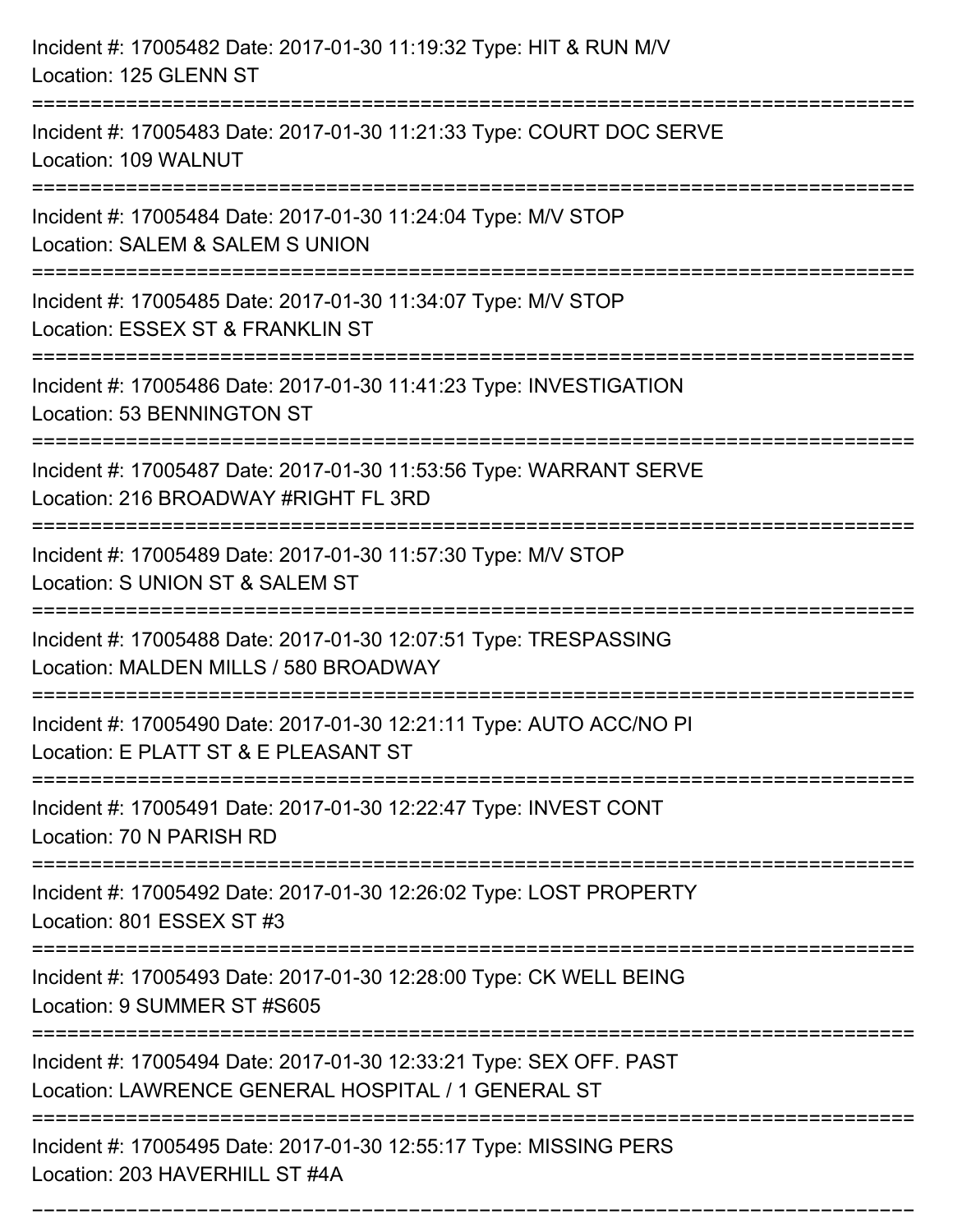| Incident #: 17005496 Date: 2017-01-30 13:00:35 Type: TRESPASSING<br>Location: 296 ESSEX ST                                              |
|-----------------------------------------------------------------------------------------------------------------------------------------|
| :=====================<br>Incident #: 17005497 Date: 2017-01-30 13:03:10 Type: SUS PERS/MV<br>Location: 14 GROVE ST                     |
| Incident #: 17005498 Date: 2017-01-30 13:06:17 Type: INVESTIGATION<br>Location: 2 RHINE ST                                              |
| Incident #: 17005499 Date: 2017-01-30 13:06:34 Type: MISSING PERS<br>Location: 203 HAVERHILL ST #4A                                     |
| Incident #: 17005500 Date: 2017-01-30 13:08:51 Type: DRUG VIO<br>Location: DUNKIN DONUTS / 226 WINTHROP AV<br>:====================     |
| Incident #: 17005501 Date: 2017-01-30 13:21:39 Type: WARRANT SERVE<br>Location: 9 SUMMER ST #S207<br>:=================                 |
| Incident #: 17005502 Date: 2017-01-30 13:29:43 Type: AUTO ACC/NO PI<br>Location: 127 HAVERHILL ST<br>================================== |
| Incident #: 17005503 Date: 2017-01-30 13:30:20 Type: M/V STOP<br>Location: AVON ST & E HAVERHILL ST                                     |
| Incident #: 17005506 Date: 2017-01-30 13:30:53 Type: STOL/MV/PAS<br>Location: 57 STATE ST                                               |
| Incident #: 17005504 Date: 2017-01-30 13:31:06 Type: M/V STOP<br><b>Location: PEMBERTON WY</b>                                          |
| Incident #: 17005505 Date: 2017-01-30 13:31:06 Type: WARRANT SERVE<br>Location: 16 CORNISH ST FL 2                                      |
| Incident #: 17005507 Date: 2017-01-30 13:35:42 Type: WARRANT SERVE<br>Location: 5 EXETER ST                                             |
| Incident #: 17005508 Date: 2017-01-30 13:44:27 Type: MEDIC SUPPORT<br>Location: 48 BOXFORD ST FL 1ST                                    |
| Incident #: 17005509 Date: 2017-01-30 13:48:00 Type: NOISE ORD<br>Location: 25 WARREN ST                                                |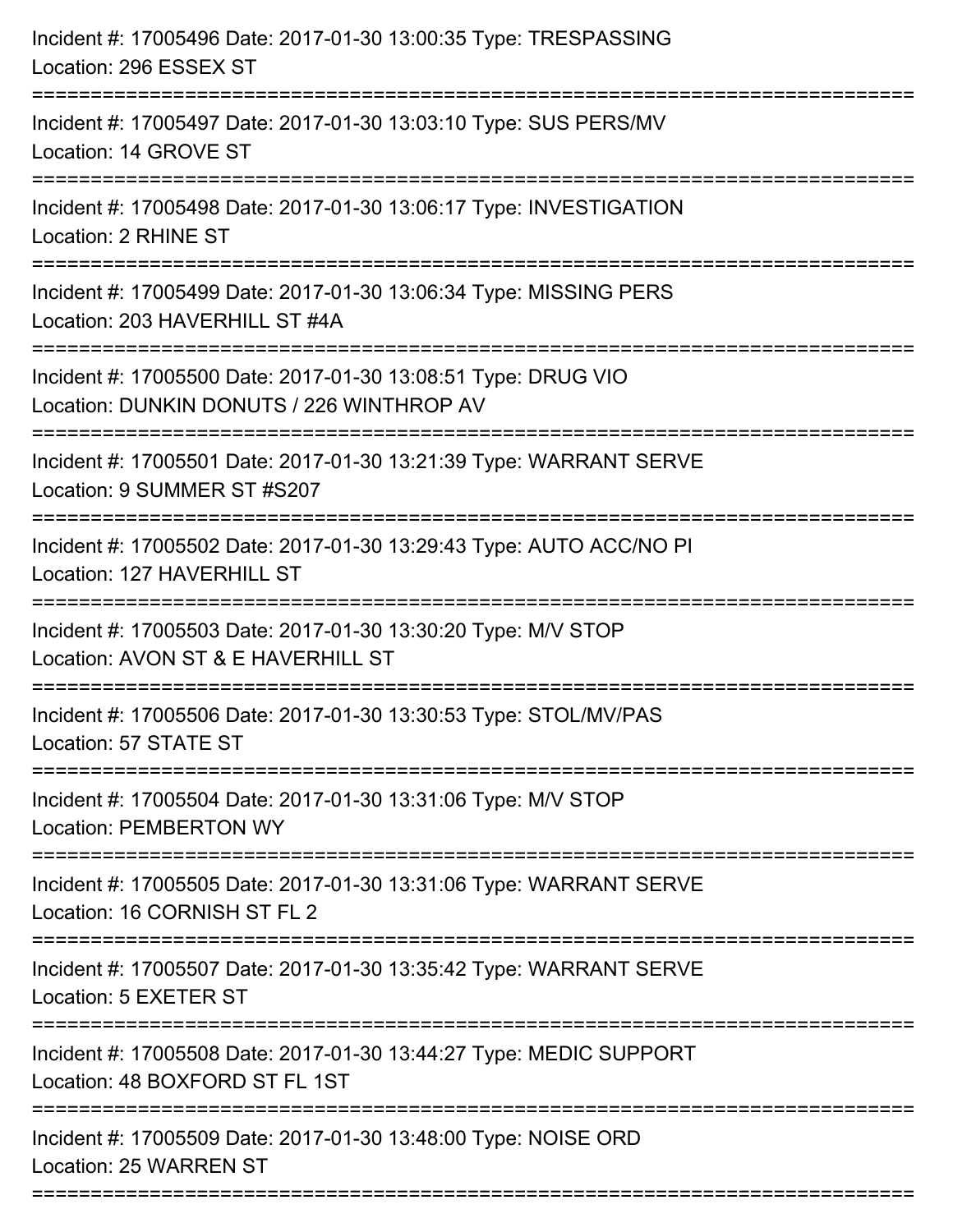Location: 610 BROADWAY

| Incident #: 17005511 Date: 2017-01-30 13:53:07 Type: M/V STOP<br>Location: 83 MYRTLE ST                                               |
|---------------------------------------------------------------------------------------------------------------------------------------|
| Incident #: 17005512 Date: 2017-01-30 13:59:32 Type: M/V STOP<br>Location: HAVERHILL ST & UNION ST                                    |
| Incident #: 17005514 Date: 2017-01-30 14:00:50 Type: GENERAL SERV<br>Location: BERKELEY ST & MONTGOMERY ST                            |
| Incident #: 17005513 Date: 2017-01-30 14:01:11 Type: GENERAL SERV<br>Location: 345 LOWELL ST                                          |
| Incident #: 17005515 Date: 2017-01-30 14:11:05 Type: M/V STOP<br>Location: COMMON ST & LAWRENCE ST                                    |
| Incident #: 17005516 Date: 2017-01-30 14:11:26 Type: 209A/SERVE<br>Location: 77 S UNION ST #316<br>----------------<br>-------------- |
| Incident #: 17005517 Date: 2017-01-30 14:15:16 Type: M/V STOP<br>Location: BROADWAY & COMMON ST                                       |
| Incident #: 17005518 Date: 2017-01-30 14:17:06 Type: SPECIAL CHECK<br>Location: 52 COLONIAL RD                                        |
| Incident #: 17005519 Date: 2017-01-30 14:18:36 Type: HIT & RUN M/V<br>Location: 52 COMMON ST                                          |
| Incident #: 17005520 Date: 2017-01-30 14:22:00 Type: M/V STOP<br>Location: BRADFORD ST & BROADWAY                                     |
| Incident #: 17005521 Date: 2017-01-30 14:23:04 Type: AUTO ACC/NO PI<br>Location: ESSEX ST & LAWRENCE ST                               |
| Incident #: 17005523 Date: 2017-01-30 14:27:53 Type: KEEP PEACE<br>Location: 319 LOWELL ST                                            |
| Incident #: 17005522 Date: 2017-01-30 14:28:44 Type: AUTO ACC/NO PI<br>Location: ESSEX ST & HAMPSHIRE ST                              |
|                                                                                                                                       |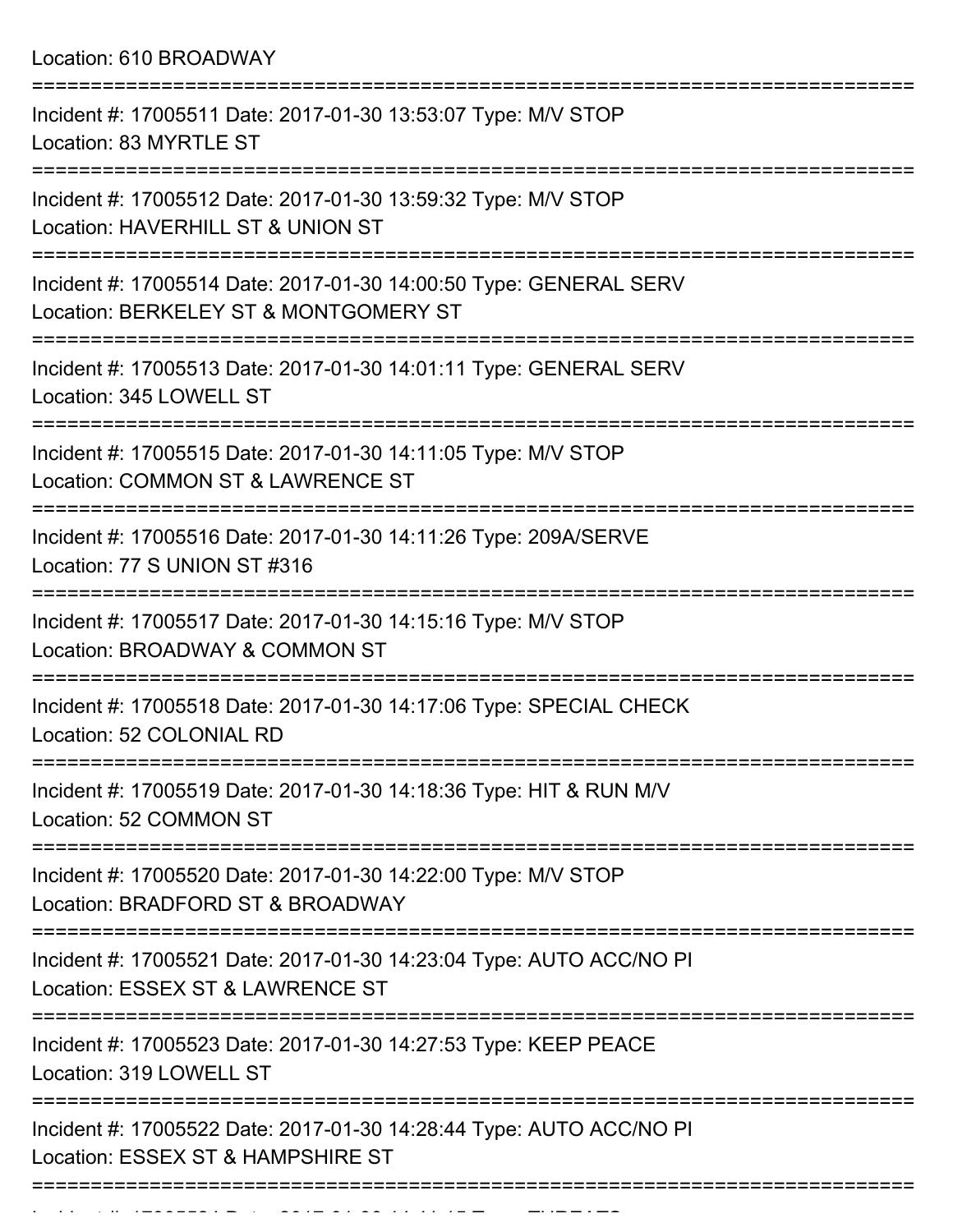Location: 32 LAWRENCE ST #36

| Incident #: 17005525 Date: 2017-01-30 14:42:51 Type: 209A/VIOLATION<br>Location: 101 HAWTHORNE WAY #138                               |
|---------------------------------------------------------------------------------------------------------------------------------------|
| Incident #: 17005526 Date: 2017-01-30 14:54:58 Type: TOW OF M/V<br>Location: APPLETON ST & ESSEX ST                                   |
| Incident #: 17005527 Date: 2017-01-30 15:04:05 Type: RECOV/STOL/MV<br>Location: 645 LOWELL ST                                         |
| Incident #: 17005528 Date: 2017-01-30 15:15:26 Type: SUS PERS/MV<br>Location: 255 ESSEX ST                                            |
| Incident #: 17005529 Date: 2017-01-30 15:17:33 Type: MAL DAMAGE<br>Location: OSGOOD ST & WINTHROP AV                                  |
| Incident #: 17005530 Date: 2017-01-30 15:29:07 Type: SUS PERS/MV<br>Location: AMESBURY ST & CANAL ST                                  |
| Incident #: 17005531 Date: 2017-01-30 15:33:01 Type: M/V STOP<br>Location: BIG N' BEEFY / 415 BROADWAY                                |
| Incident #: 17005533 Date: 2017-01-30 15:38:24 Type: LARCENY/PAST<br>Location: LAWRENCE ST & TRENTON ST                               |
| Incident #: 17005532 Date: 2017-01-30 15:40:57 Type: MEDIC SUPPORT<br>Location: 4 ACES COMMINICATIONS / 302 JACKSON ST                |
| Incident #: 17005534 Date: 2017-01-30 15:45:09 Type: KEEP PEACE<br>Location: 12 PROSPECT CT                                           |
| --------------------------<br>Incident #: 17005535 Date: 2017-01-30 15:52:05 Type: MAL DAMAGE<br>Location: TACO BELL / 79 WINTHROP AV |
| Incident #: 17005536 Date: 2017-01-30 16:01:15 Type: M/V STOP<br>Location: FRANKLIN ST & HAVERHILL ST                                 |
| Incident #: 17005537 Date: 2017-01-30 16:01:57 Type: INVEST CONT<br>Location: 18 LEA ST                                               |
|                                                                                                                                       |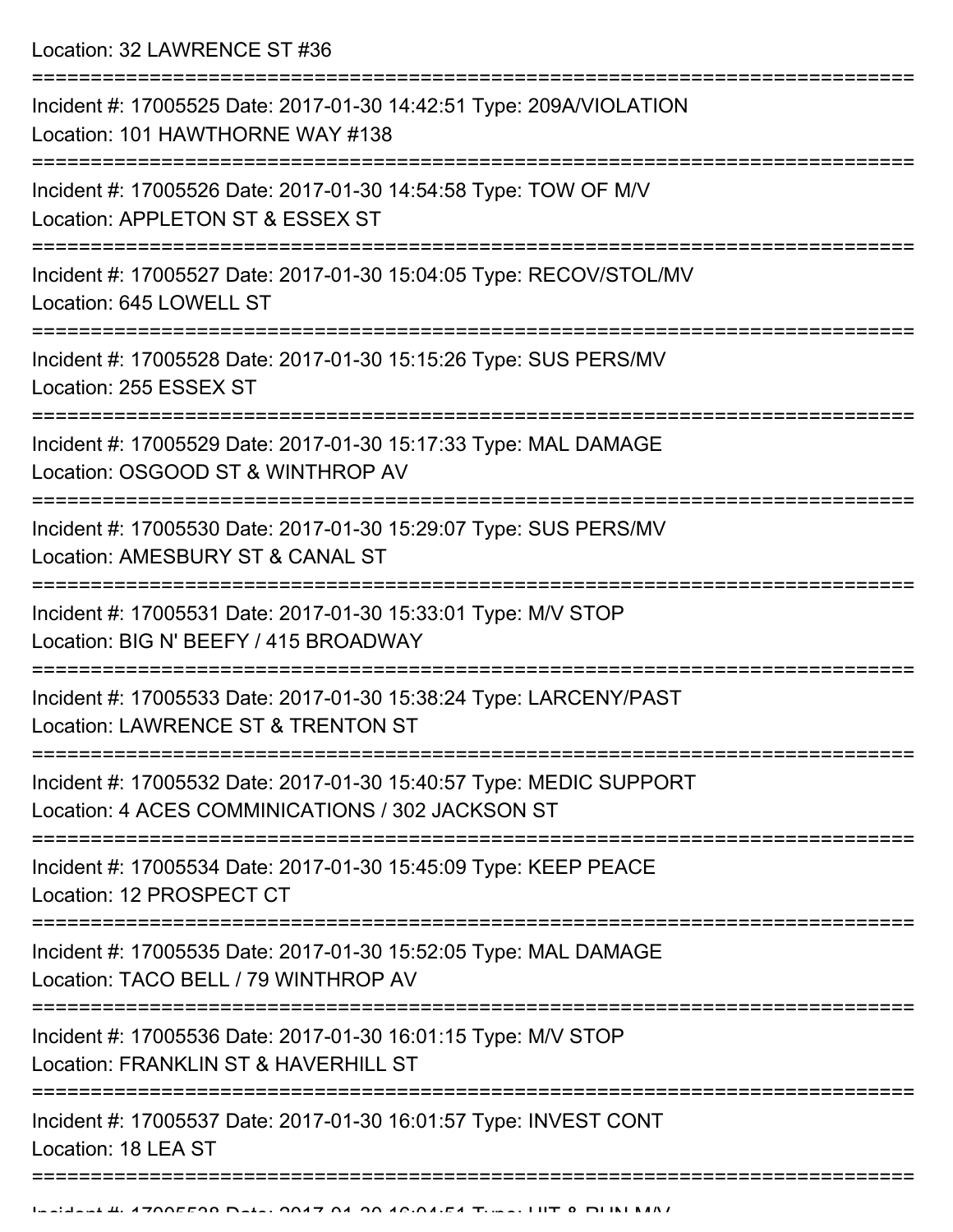Location: 270 CANAL ST #231

=========================================================================== Incident #: 17005539 Date: 2017-01-30 16:12:08 Type: ANIMAL COMPL Location: J BRIAN / 615 S UNION ST =========================================================================== Incident #: 17005540 Date: 2017-01-30 16:32:39 Type: M/V STOP Location: AMESBURY ST & METHUEN ST =========================================================================== Incident #: 17005541 Date: 2017-01-30 16:33:33 Type: SEX OFF. PAST Location: LAWRENCE GENERAL HOSPITAL / 1 GENERAL ST =========================================================================== Incident #: 17005542 Date: 2017-01-30 16:38:00 Type: WARRANT SERVE Location: CROSS ST & HOLLY ST =========================================================================== Incident #: 17005543 Date: 2017-01-30 16:46:32 Type: LARCENY/PAST Location: 129 BOWDOIN ST FL 1 FL =========================================================================== Incident #: 17005544 Date: 2017-01-30 16:59:07 Type: AUTO ACC/PI Location: AMES ST & ESSEX ST =========================================================================== Incident #: 17005545 Date: 2017-01-30 17:09:59 Type: WARRANT SERVE Location: 300 HOWARD ST =========================================================================== Incident #: 17005546 Date: 2017-01-30 17:12:57 Type: THREATS Location: 360 MERRIMACK ST =========================================================================== Incident #: 17005547 Date: 2017-01-30 18:17:36 Type: MEDIC SUPPORT Location: 34 LAKE ST FL 1 =========================================================================== Incident #: 17005548 Date: 2017-01-30 18:20:10 Type: MEDIC SUPPORT Location: 50 BROADWAY =========================================================================== Incident #: 17005549 Date: 2017-01-30 18:20:54 Type: M/V STOP Location: CHESTNUT ST & FLM ST =========================================================================== Incident #: 17005551 Date: 2017-01-30 18:21:06 Type: INVESTIGATION Location: 129 BOWDOIN ST =========================================================================== Incident #: 17005550 Date: 2017-01-30 18:21:16 Type: M/V STOP Location: METHUEN ST & NEWBURY ST ===========================================================================

Incident #: 17005552 Date: 2017-01-30 18:23:26 Type: M/V STOP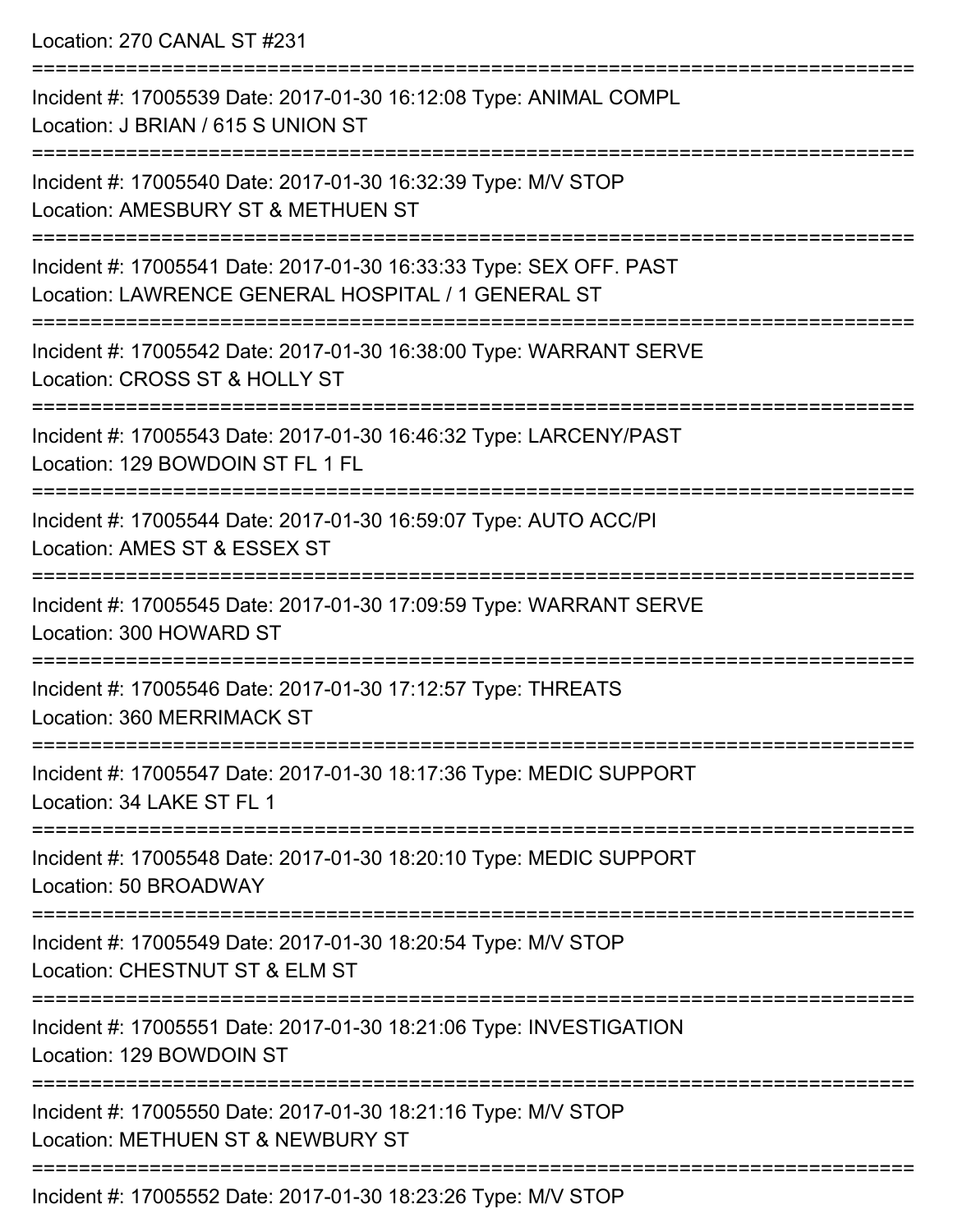| Incident #: 17005553 Date: 2017-01-30 18:28:04 Type: M/V STOP<br>Location: 425 MARKET ST                                                 |
|------------------------------------------------------------------------------------------------------------------------------------------|
| Incident #: 17005554 Date: 2017-01-30 18:34:05 Type: M/V STOP<br>Location: JACKSON ST & OAK ST                                           |
| Incident #: 17005555 Date: 2017-01-30 18:37:28 Type: M/V STOP<br>Location: BROADWAY & WATER ST                                           |
| Incident #: 17005556 Date: 2017-01-30 18:38:07 Type: M/V STOP<br>Location: AMESBURY ST & COMMON ST                                       |
| Incident #: 17005558 Date: 2017-01-30 18:42:27 Type: DISTURBANCE<br>Location: 38 CEDAR ST                                                |
| ================================<br>Incident #: 17005557 Date: 2017-01-30 18:42:31 Type: B&E/MV/PAST<br>Location: CROSBY ST & S BROADWAY |
| Incident #: 17005559 Date: 2017-01-30 18:58:52 Type: M/V STOP<br>Location: BROADWAY & ESSEX ST                                           |
| Incident #: 17005560 Date: 2017-01-30 19:00:56 Type: M/V STOP<br>Location: BROADWAY & CONCORD ST                                         |
| Incident #: 17005561 Date: 2017-01-30 19:01:44 Type: M/V STOP<br>Location: 524 ESSEX ST                                                  |
| Incident #: 17005562 Date: 2017-01-30 19:08:35 Type: M/V STOP<br>Location: BROADWAY & CONCORD ST                                         |
| Incident #: 17005563 Date: 2017-01-30 19:15:13 Type: AUTO ACC/NO PI<br>Location: BROADWAY & LAKE ST                                      |
| Incident #: 17005564 Date: 2017-01-30 19:25:27 Type: M/V STOP<br>Location: PARKER ST & SPRINGFIELD ST                                    |
| Incident #: 17005565 Date: 2017-01-30 19:35:55 Type: CK WELL BEING<br>Location: 49 AMHERST ST                                            |
| Incident #: 17005566 Date: 2017-01-30 19:41:08 Type: TOW OF M/V                                                                          |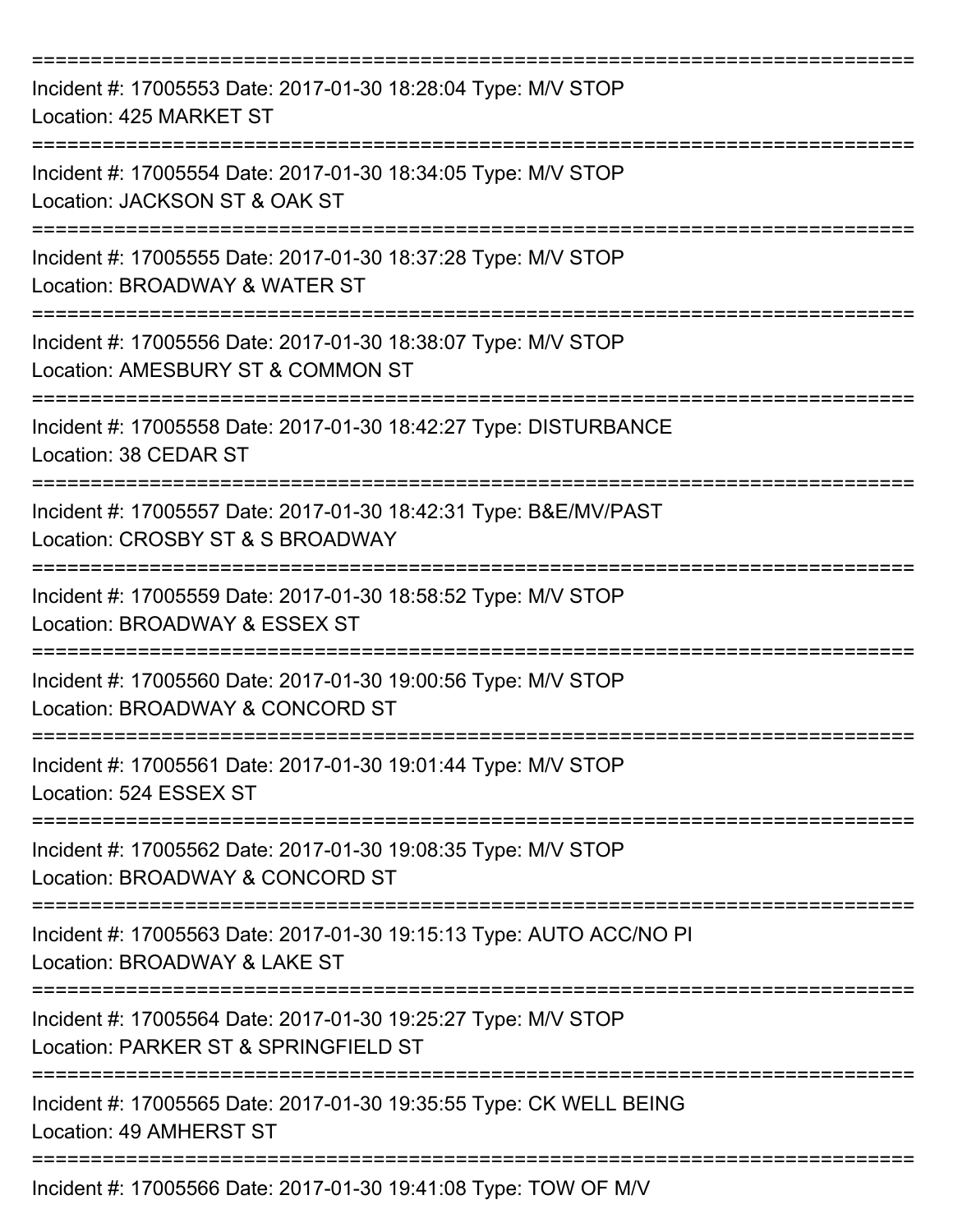| Incident #: 17005567 Date: 2017-01-30 19:47:51 Type: ALARM/BURG<br>Location: MAINSTREAM GLOBAL / 91 GLENN ST  |
|---------------------------------------------------------------------------------------------------------------|
| Incident #: 17005568 Date: 2017-01-30 19:48:48 Type: M/V STOP<br>Location: CANAL ST & FRANKLIN ST             |
| Incident #: 17005569 Date: 2017-01-30 19:49:13 Type: M/V STOP<br>Location: BERKELEY ST & PARK ST              |
| Incident #: 17005570 Date: 2017-01-30 20:16:47 Type: M/V STOP<br><b>Location: CENTRAL BRIDGE</b>              |
| Incident #: 17005571 Date: 2017-01-30 20:21:39 Type: M/V STOP<br>Location: LAWRENCE ST & METHUEN ST           |
| Incident #: 17005572 Date: 2017-01-30 20:56:10 Type: INVEST CONT<br>Location: BROADWAY LIQUORS / 434 BROADWAY |
| Incident #: 17005573 Date: 2017-01-30 21:15:32 Type: ALARM OF FIRE<br>Location: 8 SPRINGFIELD ST              |
| Incident #: 17005574 Date: 2017-01-30 21:21:09 Type: SEX OFF. PAST<br>Location: YMCA / 40 LAWRENCE ST         |
| Incident #: 17005575 Date: 2017-01-30 21:28:58 Type: LOUD NOISE<br>Location: 148 BUTLER ST                    |
| Incident #: 17005576 Date: 2017-01-30 21:50:47 Type: ALARMS<br>Location: 25 PLEASANT PL                       |
| Incident #: 17005577 Date: 2017-01-30 22:29:35 Type: MV/BLOCKING<br>Location: 1 FOREST ST                     |
| Incident #: 17005578 Date: 2017-01-30 22:37:26 Type: MV/BLOCKING<br>Location: 25 MILTON ST                    |
| Incident #: 17005579 Date: 2017-01-30 22:43:20 Type: SUS PERS/MV<br>Location: 309 S BROADWAY                  |
| Incident #: 17005580 Date: 2017-01-30 22:51:20 Type: SUS PERS/MV                                              |